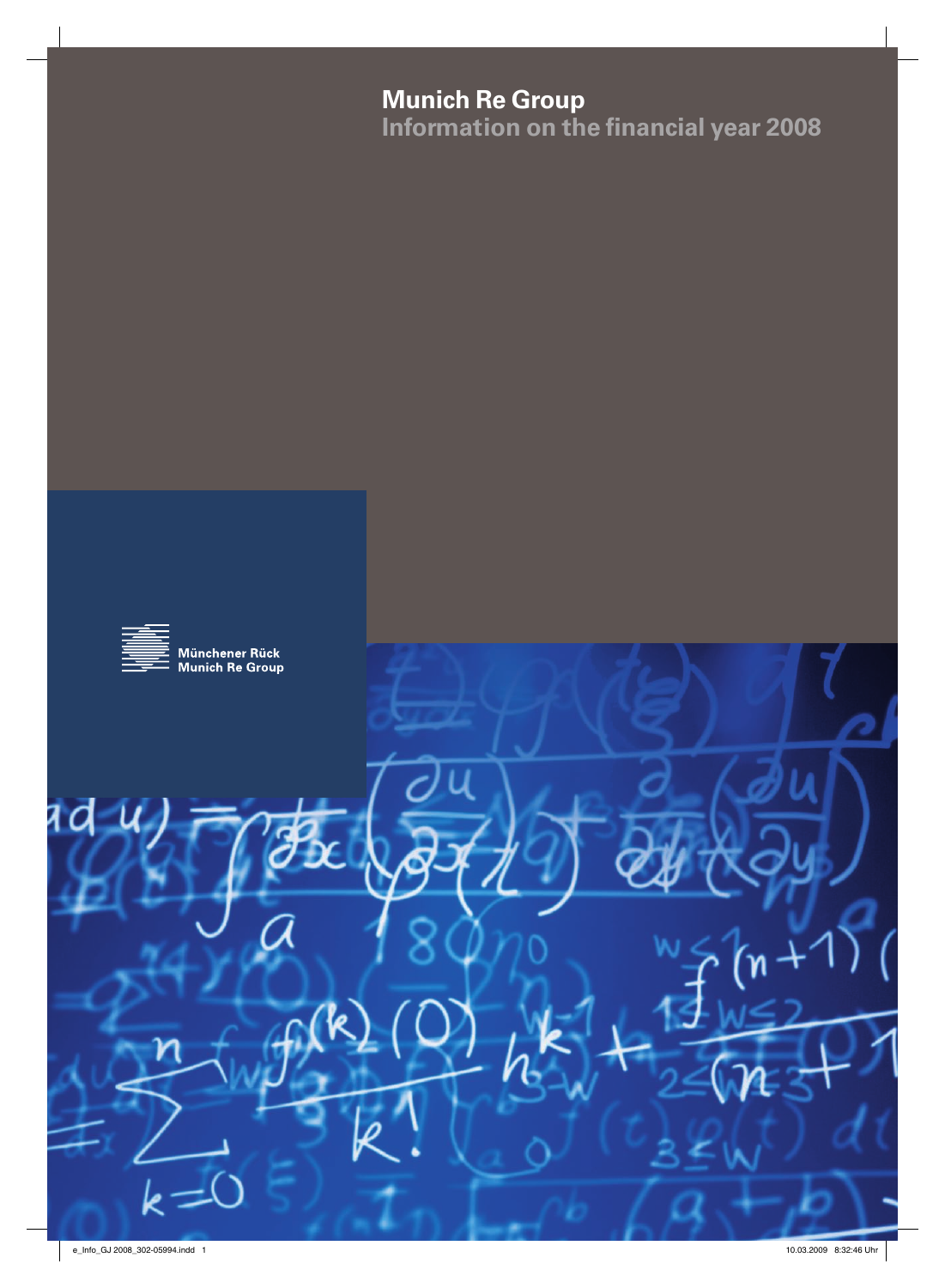

Dr. Nikolaus von Bomhard Chairman of Munich Re's Board of Management

## **Dear Shareholders,**

2008 was probably the most turbulent year in Munich Re's recent history. Unparalleled upheavals on the financial markets and substantial major losses in reinsurance impacted our result.

Against this background, we are presenting figures to you which I could not be satisfied with under normal circumstances, given that we did not achieve our ambitious targets for 2008. The fact is, though, that our objectives for the past business year were set under conditions that ceased to exist months ago. And I fear it will be some considerable time before we can again take such assumptions as a basis for our planning. Therefore it is only logical, in view of the new reality, to abandon our earnings per share target for the year 2010. But we are adhering to our objective of a 15% return on risk-adjusted capital (RORAC) over the cycle, even though this appears much more am bitious now than it did one or two years ago.

With a profit of  $E1.5$ bn, however, we have no reason at all to be despondent. In the given situation, this profit for the year is a respectable result, especially in direct comparison with our competitors. In other words, Munich Re has come through the crisis relatively well so far, an achievement reflected in our share price. We have our strategy to thank for this and the fact that we have "practised what we preach" in our risk management.

Our integrated business model, focused on risks from reinsurance, primary insurance and the international healthcare market, has proved its effectiveness. It has also been endorsed, in my view, by the activities of some of our competitors who, having increasingly extended their business models beyond the borders of insurance in recent years, are now rethinking their strategies. Unreasonably high result expectations in the financial sector have been disappointed; sustained returns on equity of 20% or more cannot be earned if a sensible approach is taken to risk.

Which brings us back to risk management: in January 2009, the German Federal Financial Supervisory Authority published its circular on the minimum supervisory requirements for the risk management of insurance companies. A draft had been available since the beginning of 2008, when we already met most of these requirements, having devoted ourselves intensively to this topic since 2004. In order to satisfy the standards in every respect, we set about taking the measures still necessary without delay. In the light of the financial crisis, I can say that our efforts over many years have paid off - our risk management has passed an extremely severe test.

And you, ladies and gentlemen, are evidently convinced of this as well. In these difficult times, you have remained loyal to us. I thank you sincerely, also on behalf of my colleagues on the Board of Management and all staff in the Group. We are delighted that we will be able to propose an unchanged dividend of €5.50 per share at the Annual General Meeting.

In the first few months of 2009, the crisis has continued to hold the markets firmly in its grip: almost every day, we are confronted with reports of new record losses and the threat of insolvencies at leading companies. The future development of the economy is uncertain at present. You can read our assessment of the perspectives and the outlook for the capital markets later on in this annual report, in the prospects section of the management report.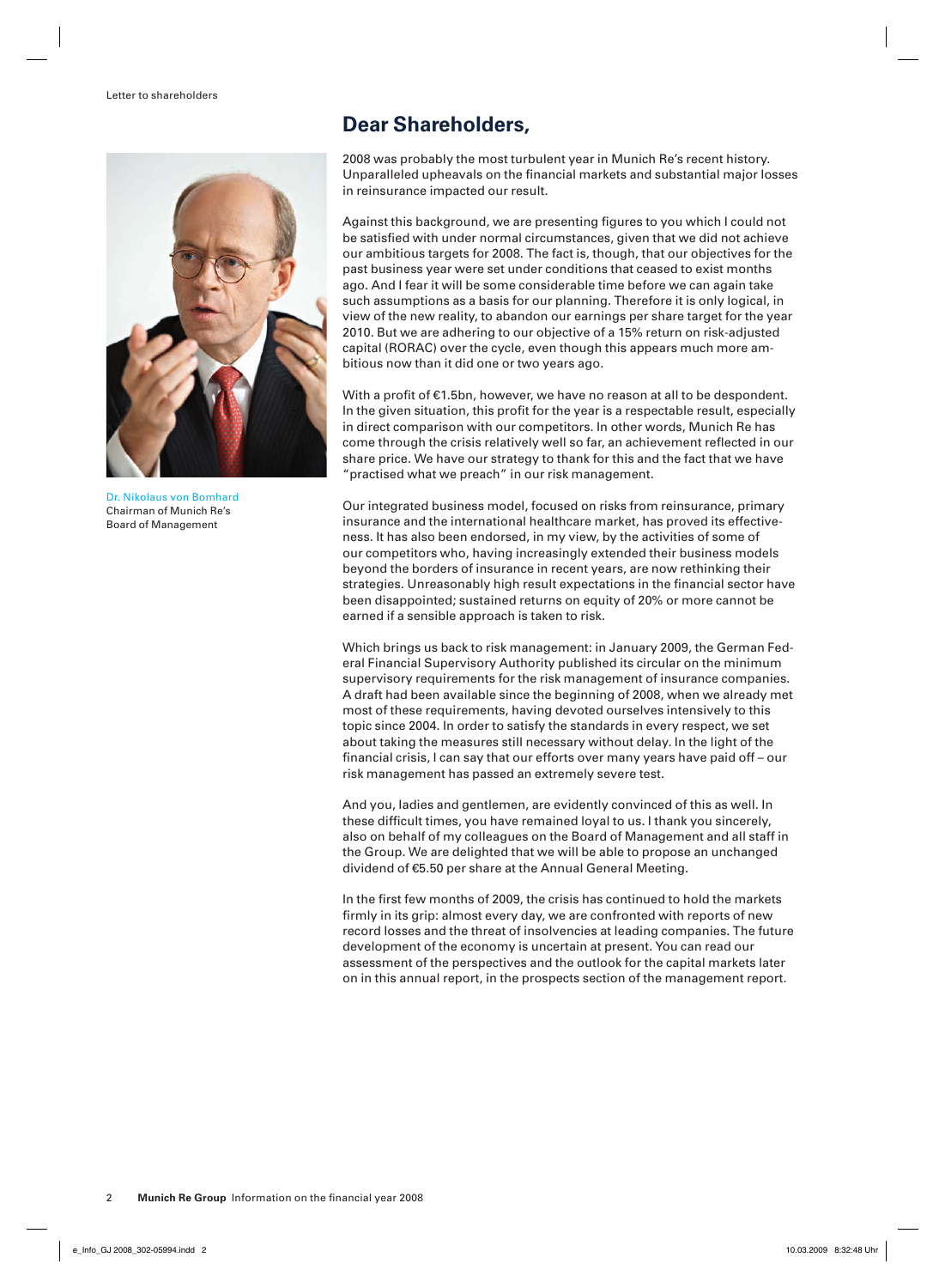Times will remain difficult. But I am not going to join the general chorus of lamentation. We are guardedly optimistic of weathering this crisis well, having created the best possible foundations for doing so. We do not have to change the basic points of our strategy, for instance, and can continue to realise projects that we launched at the end of 2007.

These projects included an initiative of our Changing Gear programme for profi table growth which has led to an extensive restructuring of our reinsurance group. The first step was to redefine the tasks of our central divisions and optimise their interfaces with each another and with the operational divisions. A short time later, we gave our operational units an even greater client focus. Both projects have now been concluded. The renewal of a large portion of our treaty business at 1 January 2009 took place using the new structure. We reported the satisfactory outcome to the public on 4 February 2009.

In ERGO's case, we last year initiated a project for constantly improving its competitiveness. ERGO is remaining true to its strategy of "One entity with strong brands" and is exploiting the economies of scale that result from the combination of business segments and central functions in the ERGO Group. This project will significantly reduce the expense ratio in due course and ensure the necessary high quality of products and client service.

We cannot determine our market environment, but we can prepare ourselves for it. With our financial strength and our risk-carrying capacity, we are ideally equipped. In a setting characterised by great uncertainty, this should prove a competitive advantage and open up opportunities for profitable new business for us. We are renowned for our risk knowledge and have strong marketing teams for business with private clients. We can deploy various risk carriers and service providers as needed to offer our clients appropriate solutions. We thus systematically cover the individual elements of the value chain in the insurance industry, as illustrated particularly clearly in the business field of International Health. And finally we have the financial wherewithal to assume a shaping role in the expected consolidation of the markets, always provided the crisis does not take an even more dramatic turn. You can rely on us to continue applying the care and discipline in our business to which you are accustomed and rightly expect from us.

Our maxim of profitability before growth remains unchanged. I will neither make any concessions in this respect nor tolerate any deviations. Because next year I again want to present a result to you that underlines Munich Re's leading status in our industry.

Yours sincerely,

Nikolaus von Bomhard Chairman of Munich Re's Board of Management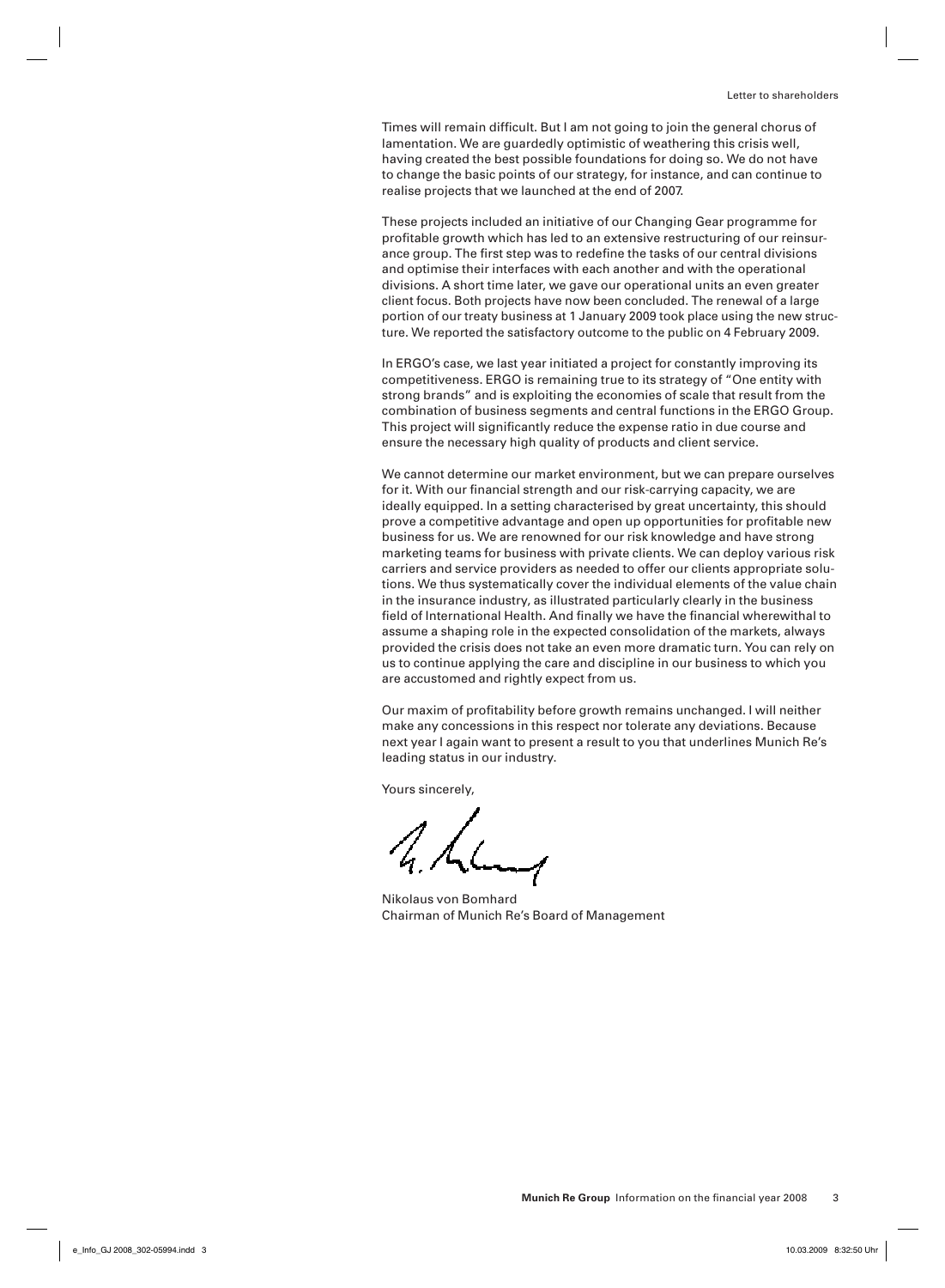# **Key figures (IFRS)**

## **Munich Re Group**

|                                                                 |     | 2008   | 20071  | 20061  | 2005   | 2004   |
|-----------------------------------------------------------------|-----|--------|--------|--------|--------|--------|
| <b>Gross premiums written</b>                                   | €bn | 37.8   | 37.3   | 37.4   | 38.2   | 38.1   |
| <b>Operating result</b>                                         | €m  | 3,262  | 5,057  | 5,477  | 4,143  | 3,025  |
| <b>Taxes on income</b>                                          | €m  | 1,373  | 801    | 1,648  | 1.014  | 712    |
| <b>Consolidated result</b>                                      | €m  | 1,528  | 3,923  | 3,519  | 2,751  | 1,887  |
| Attributable to minority interests                              | €m  | 25     | 83     | 94     | 72     | 54     |
| Investments                                                     | €bn | 175.0  | 176.2  | 176.9  | 177.2  | 178.1  |
| Return on equity                                                | %   | 6.7    | 15.3   | 14.1   | 12.5   | 9.5    |
| Equity                                                          | €bn | 21.3   | 25.4   | 26.3   | 24.3   | 20.5   |
| Valuation reserves not recognised in balance sheet <sup>2</sup> | €bn | 2.3    | 0.6    | 1.9    | 2.6    | 3.2    |
| Net technical provisions                                        | €bn | 157.2  | 152.4  | 153.9  | 154.0  | 154.3  |
| <b>Staff at 31 December</b>                                     |     | 44,209 | 38,634 | 37,210 | 37,953 | 40.962 |
|                                                                 |     |        |        |        |        |        |

1 Adjusted pursuant to IAS 8.

2 Including amounts attributable to minority interests and policyholders.

**Reinsurance1**

|                                                |      | 2008  | 20072 | 2006 <sup>2</sup> | 2005  | 2004  |
|------------------------------------------------|------|-------|-------|-------------------|-------|-------|
| Gross premiums written                         | €bn  | 21.8  | 21.5  | 22.2              | 22.3  | 22.4  |
| Investments                                    | €bn  | 77.9  | 81.9  | 85.0              | 87.0  | 81.2  |
| Net technical provisions                       | €bn  | 55.6  | 55.4  | 59.6              | 63.4  | 58.2  |
| Reserve ratio property-casualty                | $\%$ | 270.5 | 272.0 | 280.9             | 295.8 | 243.8 |
| Large and very large losses (net) <sup>3</sup> | €m   | 1,507 | 1.126 | 585               | 3,134 | 1.084 |
| Natural catastrophe losses <sup>3</sup>        | €m   | 832   | 634   | 139               | 2.603 | 713   |
| Combined ratio property-casualty               | %    | 99.5  | 96.4  | 92.6              | 111.7 | 98.9  |

1 Before elimination of intra-Group transactions across segments.

2 Adjusted pursuant to IAS 8.

3 Previous years adjusted owing to a change in methodology.

**Primary insurance1**

|                                  |      | 2008  | 2007  | 2006  | 2005  | 2004  |
|----------------------------------|------|-------|-------|-------|-------|-------|
| Gross premiums written           | €bn  | 17.4  | 17.3  | 16.7  | 17.6  | 17.5  |
| Investments                      | €bn  | 114.3 | 109.3 | 107.4 | 105.9 | 115.0 |
| Net technical provisions         | €bn  | 101.6 | 97.0  | 94.3  | 90.8  | 96.1  |
| Reserve ratio property-casualty  | %    | 117.0 | 121.4 | 124.9 | 113.1 | 116.8 |
| Combined ratio property-casualty | $\%$ | 91.2  | 93.4  | 90.8  | 93.1  | 93.0  |

1 Before elimination of intra-Group transactions across segments.

### **Our shares**

|                                                               |     | 2008   | 20071  | 2006   | 2005   | 2004  |
|---------------------------------------------------------------|-----|--------|--------|--------|--------|-------|
| Earnings per share                                            | €   | 7.48   | 17.83  | 15.05  | 11.74  | 8.01  |
| Dividend per share                                            | €   | 5.50   | 5.50   | 4.50   | 3.10   | 2.00  |
| Amount distributed                                            | €m  | 1.074  | 1.124  | 988    | 707    | 457   |
| Share price at 31 December                                    | €   | 111.00 | 132.94 | 130.42 | 114.38 | 90.45 |
| Munich Re's market capitalisation at 31 December <sup>2</sup> | €bn | 22.9   | 29.0   | 29.9   | 26.3   | 20.8  |

1 Adjusted pursuant to IAS 8.

2 This includes own shares earmarked for retirement.

#### **Premium growth Total 1.5%** Total –0.5% Total –2.0% Total 0.3% Total –5.8% **2008** 2007 2006 2005 2004 **Reinsurance** Primary insurance  $-0.6\%$  $-9.7%$  $-0.6\%$  $-4.7\%$  $-0.2\%$  0.3%  $-3.1\%$ 3.2% **0.7% 1.2%**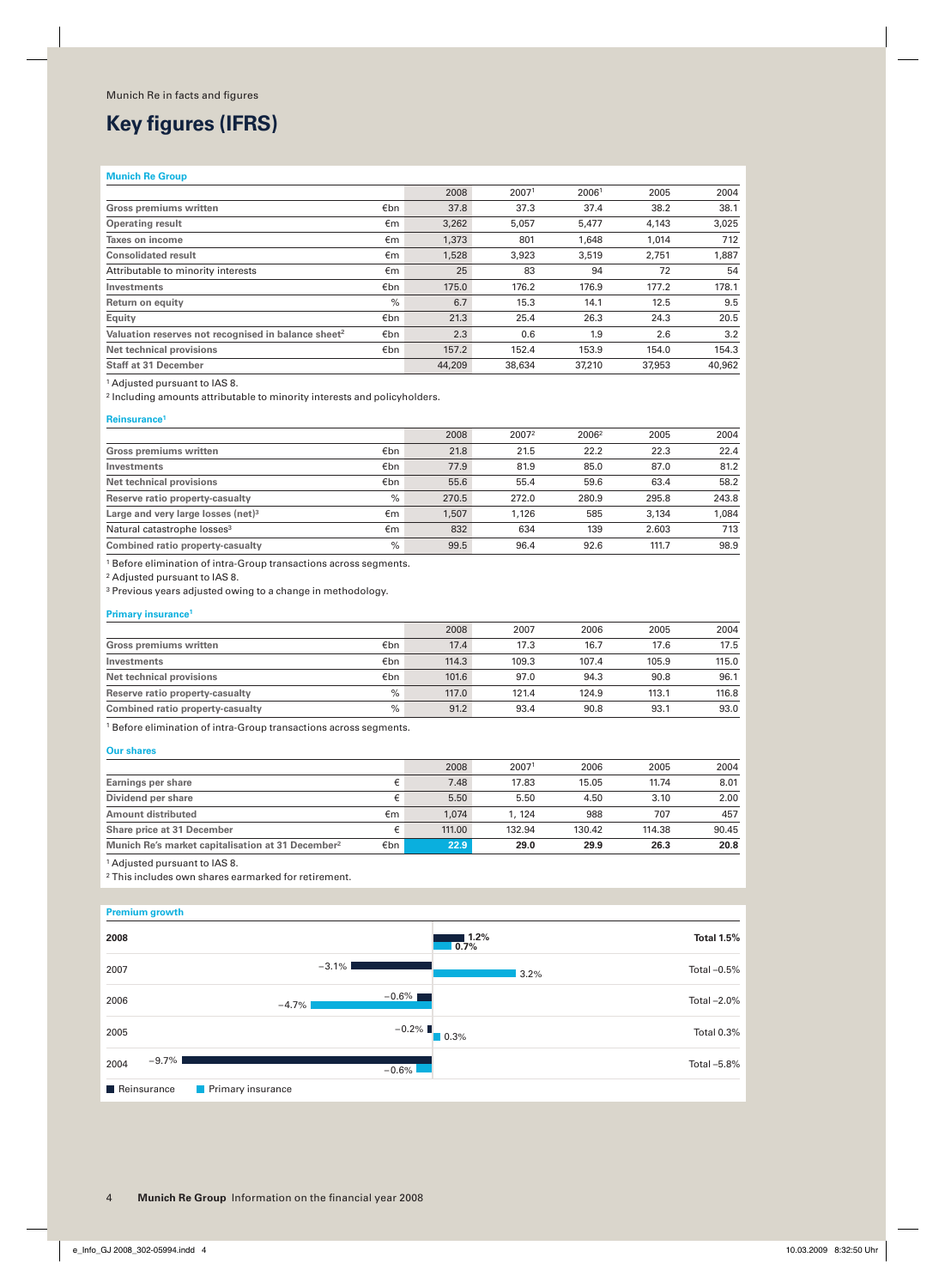## **Important data on the financial year 2008**

**Overview** The financial year 2008 proved difficult owing to the global financial crisis. With a consolidated result of €1.5bn, we fell well short of our original target corridor of €3.0–3.4bn, which we had already lowered at the half-year stage. This development is mainly due to the reduction in our investment result, which was significantly lower than originally expected because of the turmoil on the financial markets. Considering the challenging parameters, the results of our insurers and reinsurers were nevertheless satisfactory overall.

| <b>Key figures</b>                                                          |               |       |       |       |       |       |
|-----------------------------------------------------------------------------|---------------|-------|-------|-------|-------|-------|
|                                                                             |               | 2008  | 20071 | 2006  | 2005  | 2004  |
| <b>Gross premium written</b>                                                | €bn           | 37.8  | 37.3  | 37.4  | 38.2  | 38.1  |
| <b>Combined ratio</b>                                                       |               |       |       |       |       |       |
| Reinsurance property-casualty                                               | $\frac{0}{6}$ | 99.5  | 96.4  | 92.6  | 111.7 | 98.9  |
| Primary insurance property-casualty<br>(including legal expenses insurance) | $\frac{0}{6}$ | 91.2  | 93.4  | 90.8  | 93.1  | 93.0  |
| Result before amortisation and                                              |               |       |       |       |       |       |
| impairment losses of goodwill                                               | $\epsilon$ m  | 3,429 | 5,068 | 5,481 | 4,150 | 3,369 |
| <b>Operating result</b>                                                     | $\epsilon$ m  | 3,262 | 5,057 | 5,477 | 4,143 | 3,025 |
| <b>Consolidated result</b>                                                  | $\epsilon$ m  | ,528  | 3,923 | 3,519 | 2,751 | 1,887 |
|                                                                             |               |       |       |       |       |       |

1 Adjusted pursuant to IAS 8.

**Reinsurance** In the past year, the reinsurance segment life and health accounted for €0.6bn (0.7bn) of the consolidated result, while the property-casualty segment contributed €1.8bn (2.6bn). The overall result for reinsurance in 2008 was thus 29.5% down on the previous year. The decrease is mainly attributable to the much lower result from investments, which in 2007 had benefited from the very favourable capital markets and high gains on disposals. Last year, by contrast, we had to make substantial write-downs in our equity portfolios. In addition, the expenditure for natural catastrophes in the property-casualty segment was once again high. Our operating result for reinsurance, which also includes the investment result, fell by 9.2% to €3.8bn (4.1bn). The combined ratio deteriorated to 99.5% (96.4%) in 2008. The share of natural catastrophes in the loss ratio was 6.2 (4.7) percentage points higher than in the previous year.

> In life and health we recorded a solid result in 2008. Overall, our strict adherence to the underwriting principle of "profit before growth" continued to stand us in good stead.

|                                           |                   | 2008   | 20071  | 2006   | 2005   | 2004   |
|-------------------------------------------|-------------------|--------|--------|--------|--------|--------|
| <b>Gross premiums written:</b>            |                   |        |        |        |        |        |
| Life and health                           | $\epsilon$ m      | 7.130  | 7,293  | 7,665  | 7,811  | 7,540  |
| Property-casualty                         | €m                | 14,652 | 14,224 | 14,551 | 14,547 | 14,857 |
| Loss ratio health                         | %                 | 76.0   | 72.0   | 68.5   | 62.3   | 65.6   |
| Loss ratio property-casualty              | %                 | 69.6   | 67.9   | 64.7   | 83.5   | 71.2   |
| Thereof natural catastrophes <sup>2</sup> | Percentage points | 6.2    | 4.7    | 1.0    | 19.2   | 5.0    |
| <b>Expense ratio health</b>               | %                 | 23.1   | 26.4   | 27.8   | 30.7   | 30.9   |
| <b>Expense ratio property-casualty</b>    | $\%$              | 29.9   | 28.5   | 27.9   | 28.2   | 27.7   |
| <b>Combined ratio health</b>              | %                 | 99.1   | 98.4   | 96.3   | 93.0   | 96.5   |
| <b>Combined ratio property-casualty</b>   | %                 | 99.5   | 96.4   | 92.6   | 111.7  | 98.9   |
| Consolidated result life and health       | $\epsilon$ m      | 573    | 714    | 561    | 977    | 432    |
| Consolidated result property-casualty     | €m                | 1,755  | 2,586  | 2,134  | 420    | 1,234  |

1 Adjusted pursuant to IAS 8.

2 Previous year adjusted owing to a change in methodology.

### **Reinsurance result**

**Key figures**

|                                          | $\epsilon$ m | 2008  | 20071 | 2006  | 2005  | 2004  |
|------------------------------------------|--------------|-------|-------|-------|-------|-------|
| <b>Operating result</b>                  |              | 3,756 | 4,138 | 4,408 | 2,389 | 2,642 |
| <b>Consolidated result</b>               |              | 2,328 | 3,300 | 2.695 | 1,397 | .666  |
| <sup>1</sup> Adjusted pursuant to IAS 8. |              |       |       |       |       |       |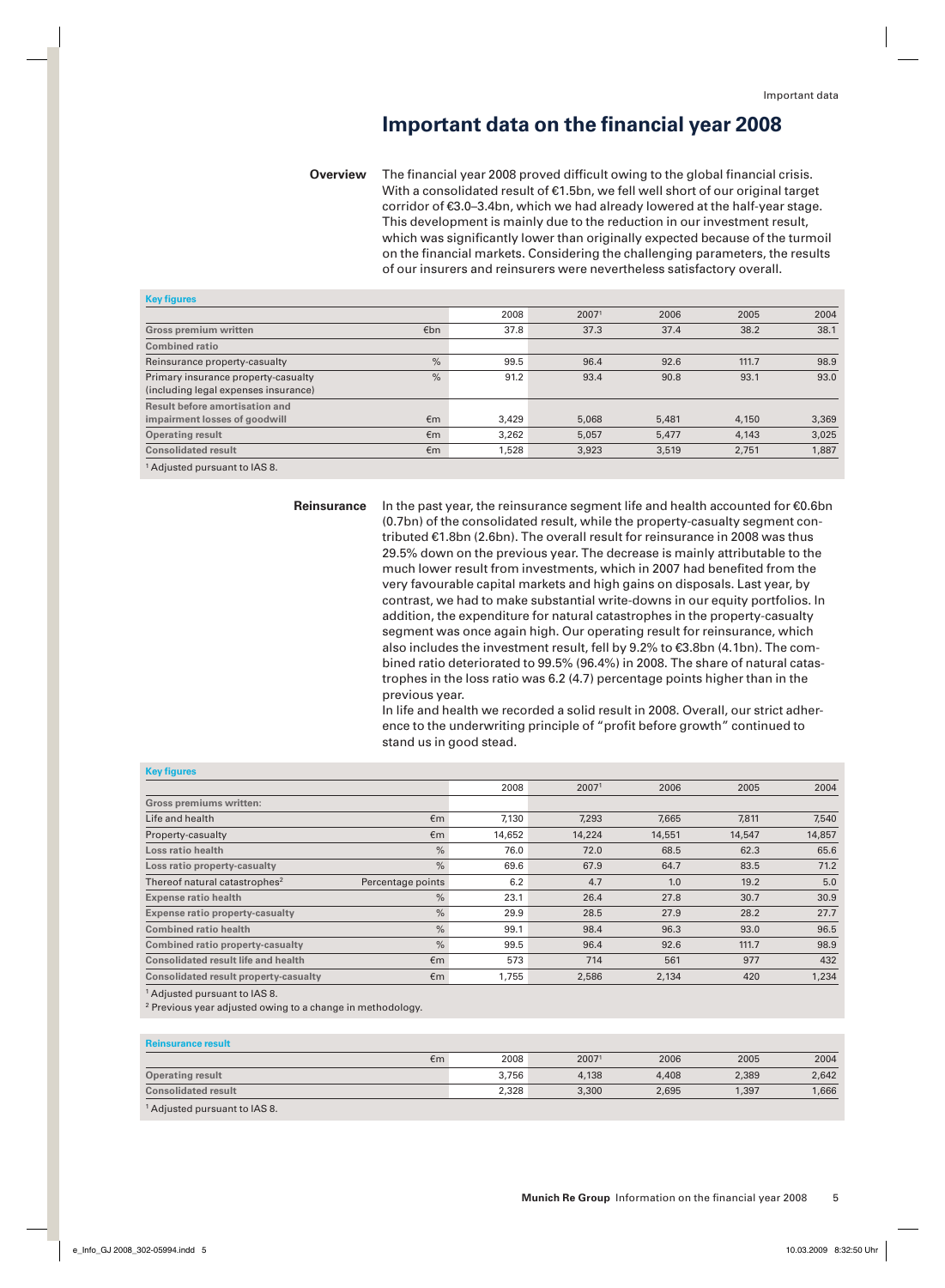**Primary insurance** Primary insurance business performed satisfactorily in 2008. As in reinsurance, however, we were unable to meet our result target for the year (€600– 800m), because the investment result fell to €3.0bn (5.6bn). Our consolidated result in primary insurance in the year under review totalled €163m (984m). In property-casualty insurance including legal expenses business, we succeeded in achieving a combined ratio which, at 91.2%, was well within our target of 95%, despite the high claims costs from Winter Storm Emma and Windstorm Hilal. A further fall in the expense ratio played an appreciable part in this achievement. In life and health business, our result amounted to €7m (357m).

| <b>Key figures</b>                                                      |                  |        |        |        |        |        |
|-------------------------------------------------------------------------|------------------|--------|--------|--------|--------|--------|
|                                                                         |                  | 2008   | 2007   | 2006   | 2005   | 2004   |
| <b>Overall premium income</b>                                           | $\varepsilon$ bn | 18.5   | 18.3   | 17.7   | 18.4   | 18.0   |
| <b>Gross premiums written</b>                                           |                  |        |        |        |        |        |
| Life and health                                                         | $\epsilon$ m     | 11,495 | 11,647 | 11,606 | 12,330 | 12,324 |
| Property-casualty                                                       | $\epsilon$ m     | 5,916  | 5,639  | 5,147  | 5,242  | 5,202  |
| Loss ratio property-casualty                                            | $\%$             | 58.8   | 59.4   | 55.8   | 57.8   | 57.5   |
| <b>Expense ratio property-casualty</b>                                  | $\%$             | 31.8   | 33.7   | 33.8   | 33.5   | 33.8   |
| <b>Combined ratio property-casualty</b>                                 | $\%$             | 90.6   | 93.1   | 89.6   | 91.3   | 91.3   |
| <b>Combined ratio legal expenses insurance</b>                          | $\%$             | 93.9   | 94.5   | 95.3   | 99.8   | 98.9   |
| Combined ratio property-casualty,<br>including legal expenses insurance | %                | 91.2   | 93.4   | 90.8   | 93.1   | 93.0   |
| <b>Consolidated result life and health</b>                              | $\epsilon$ m     | 7      | 358    | 319    | 594    | 25     |
| Consolidated result property-casualty                                   | $\epsilon$ m     | 156    | 626    | 726    | 585    | 292    |

**Investment result** Considering the turmoil on the financial markets, our investment result was respectable thanks to our balanced investment policy and the use of equity hedging instruments. The investment result of primary insurance and reinsurance contributed €5.8bn (9.3bn) to the Group result before participation of policyholders and tax. Compared with the excellent previous year's figure, this is equivalent to a decrease of 36.8%. At 3.4%, the return on investment (based on the average investment portfolio at market values) was distinctly below our long-term target of 4.5%. Key factors in this performance were lower capital gains than in the previous year and high write-downs we had to make in our equities portfolio because of the financial crisis.

**Munich Re shares show** Last year, the global stock markets suffered massive setbacks. The share **impressive relative strength** prices of banks were especially badly hit, but insurance stocks were also caught in the downward spiral, in some cases suffering severe price losses. The European insurance index EURO STOXX Insurance fell by 45.2%, whilst the global MSCI insurance index lost 46% on a euro basis. It is therefore all the more gratifying that Munich Re's share price performance for the year showed only a comparatively moderate loss of 16.5%. Investors rewarded our prudent investment policy, with its lower equity-backing ratio and very limited involvement in the market for structured credit products.

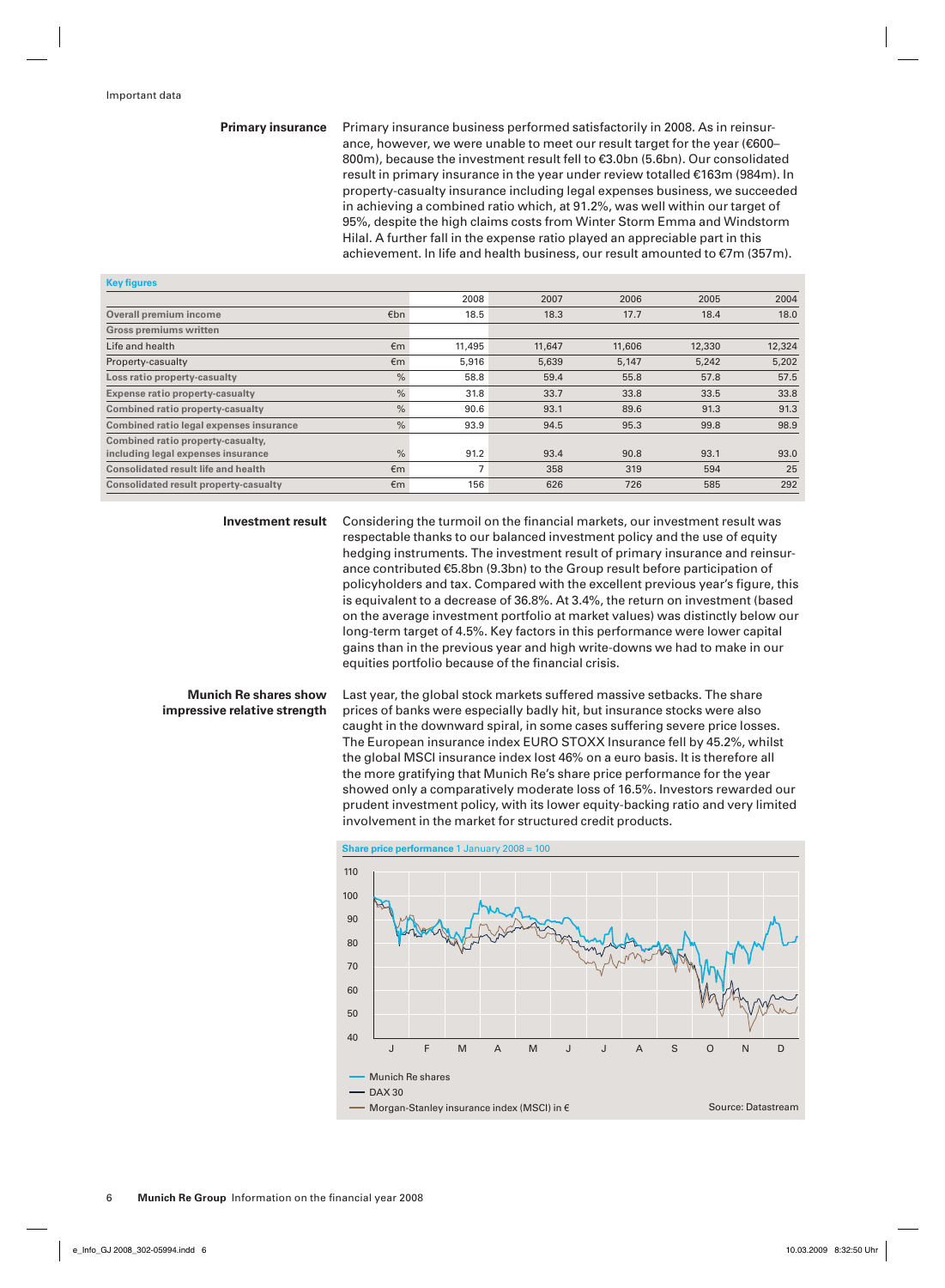## **Important dates 2009/2010**

| 25 February 2010     |                                            |
|----------------------|--------------------------------------------|
|                      | Balance sheet press conference for 2009    |
|                      | financial statements (preliminary figures) |
| <b>28 April 2010</b> | <b>Annual General Meeting</b>              |
| <b>29 April 2010</b> | Dividend payment                           |
| 7 May 2010           | Interim report as at 31 March 2010         |
| <b>4 August 2010</b> | Interim report as at 30 June 2010          |
| <b>4 August 2010</b> | Half-year press conference                 |
| 8 November 2010      | Interim report as at 30 September 2010     |
|                      |                                            |

 **Service for investors and analysts** If you have general questions on Munich Re shares,

 please use our shareholder hotline: Tel.: 0 18 02/22 62 10 (Note for callers from Germany: 6 cents per call from a German fixed network, with varying prices from German mobile phone networks)

E-mail: shareholder@munichre.com

 **Disclaimer** This document contains forward-looking statements that are based on current assumptions and forecasts of the management of Munich Re. Known and unknown risks, uncertainties and other factors could lead to material differences between the forward-looking statements given here and the actual development, in particular the results, financial situation and performance of our Company. The Company assumes no liability to update these forwardlooking statements or to conform them to future events or developments.



Knowledge at work – that is how Munich Re sees its operations. We concentrate our know-how on our core business: risks and their management. This year's annual report provides interesting insights into the Munich Re Group's different fields of business. More at www.munichre.com.